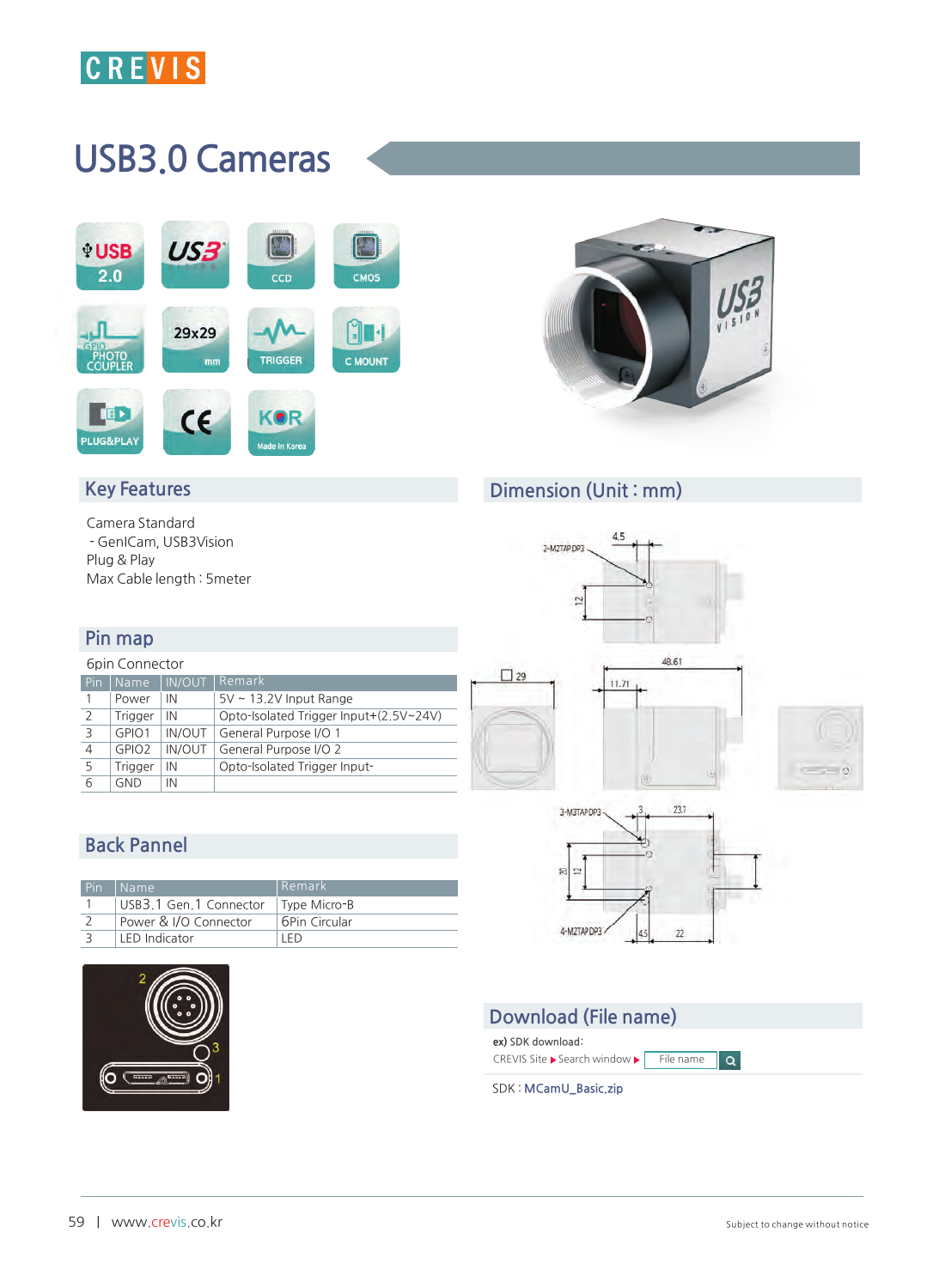| Model                |            | MU-A040M-523                                                                                                                                                                                         | MU-A040K-523                            |  |
|----------------------|------------|------------------------------------------------------------------------------------------------------------------------------------------------------------------------------------------------------|-----------------------------------------|--|
| Sensor               |            | Sony CMOS Pregius IMX287                                                                                                                                                                             |                                         |  |
| Sensor size          |            | 1/2.9"                                                                                                                                                                                               |                                         |  |
| Pixel size $(\mu m)$ |            | $6.9 \times 6.9$                                                                                                                                                                                     |                                         |  |
| Resolution           |            | 728 x 544                                                                                                                                                                                            |                                         |  |
| Frame Rate (Max.)    |            | 523fps                                                                                                                                                                                               |                                         |  |
| Color / Mono         |            | Mono Chrome                                                                                                                                                                                          | Color                                   |  |
| Scanning method      |            | Full / ROI(Horizontal+Vertical) / Reverse(X,Y,All)                                                                                                                                                   |                                         |  |
| Synchronization      |            | Internal (Freerun), External, Software trigger via PC                                                                                                                                                |                                         |  |
| Trigger mode         |            | Fixed shutter, Pulse width shutter                                                                                                                                                                   |                                         |  |
| Shutter              |            | Global                                                                                                                                                                                               |                                         |  |
| Shutter speed        |            | 1us ~ 3sec (Exposure Offset : 별도)                                                                                                                                                                    |                                         |  |
| Gain                 |            | Analog: $0dB \sim 27.6dB (1x \sim 24x)$                                                                                                                                                              |                                         |  |
|                      |            | Digital: $0dB \sim 18dB (1x - 8x)$                                                                                                                                                                   |                                         |  |
| <b>Black level</b>   |            | Analog: $0 \sim 255$ (8bit) / Digital: $0 \sim 4095$ (12bit)                                                                                                                                         |                                         |  |
| Gamma / LUT          |            | Gamma Correction, Adjustable LUT (12bit to 12bit)                                                                                                                                                    |                                         |  |
| Auto white balance   |            | Off / Once / Continuous (Only Color Models)                                                                                                                                                          |                                         |  |
| Auto gain / exposure |            | Off / Once / Continuous                                                                                                                                                                              |                                         |  |
| Interface            |            | USB3.1 Gen. 1 (USB3 Vision Standard 1.1)                                                                                                                                                             |                                         |  |
| Pixel Data Format    |            | Mono8/10/12                                                                                                                                                                                          | Mono8/10/12, BayerRG8/10/12, RGB8, BGR8 |  |
| <b>SNR</b>           |            | 35dB                                                                                                                                                                                                 |                                         |  |
| Function control     |            | GainAuto, ExposureAuto, BalanceWhiteAuto, Acquisition Frame Rate(Adjustable), Line Debouncer, Defective<br>Pixel Correction, Shading Correction (FFC), Color Transformation Control, Noise Reduction |                                         |  |
| Lens mount           |            | C mount                                                                                                                                                                                              |                                         |  |
| Power requirements   |            | DC 5V ~ 13.2V ± 10% or USB3 Bus                                                                                                                                                                      |                                         |  |
|                      | DC         | $<$ 3.3W                                                                                                                                                                                             |                                         |  |
| Consumption          | <b>USB</b> | $\langle$ 3.3W (Max.)                                                                                                                                                                                |                                         |  |
| Weight               |            | $<$ 44g                                                                                                                                                                                              |                                         |  |
| Dimension            |            | 29 x 29 x 29 mm (without mount)                                                                                                                                                                      |                                         |  |
| Temperature          |            | $0^{\circ}$ ~ 40° (Operating) / -20° $\sim$ 60° (Storage)-(with $\langle$ 20~80% RH)                                                                                                                 |                                         |  |
| Vibration / Shock    |            | $98m/s2$ (10G) / 196m/s <sup>2</sup> (20.0G)                                                                                                                                                         |                                         |  |
| Standard compliancy  |            | CE (EN61326-1;2013년; Class A)                                                                                                                                                                        |                                         |  |
| Conformity           |            | RoHS, WEEE                                                                                                                                                                                           |                                         |  |
| Warranty             |            | 3 years                                                                                                                                                                                              |                                         |  |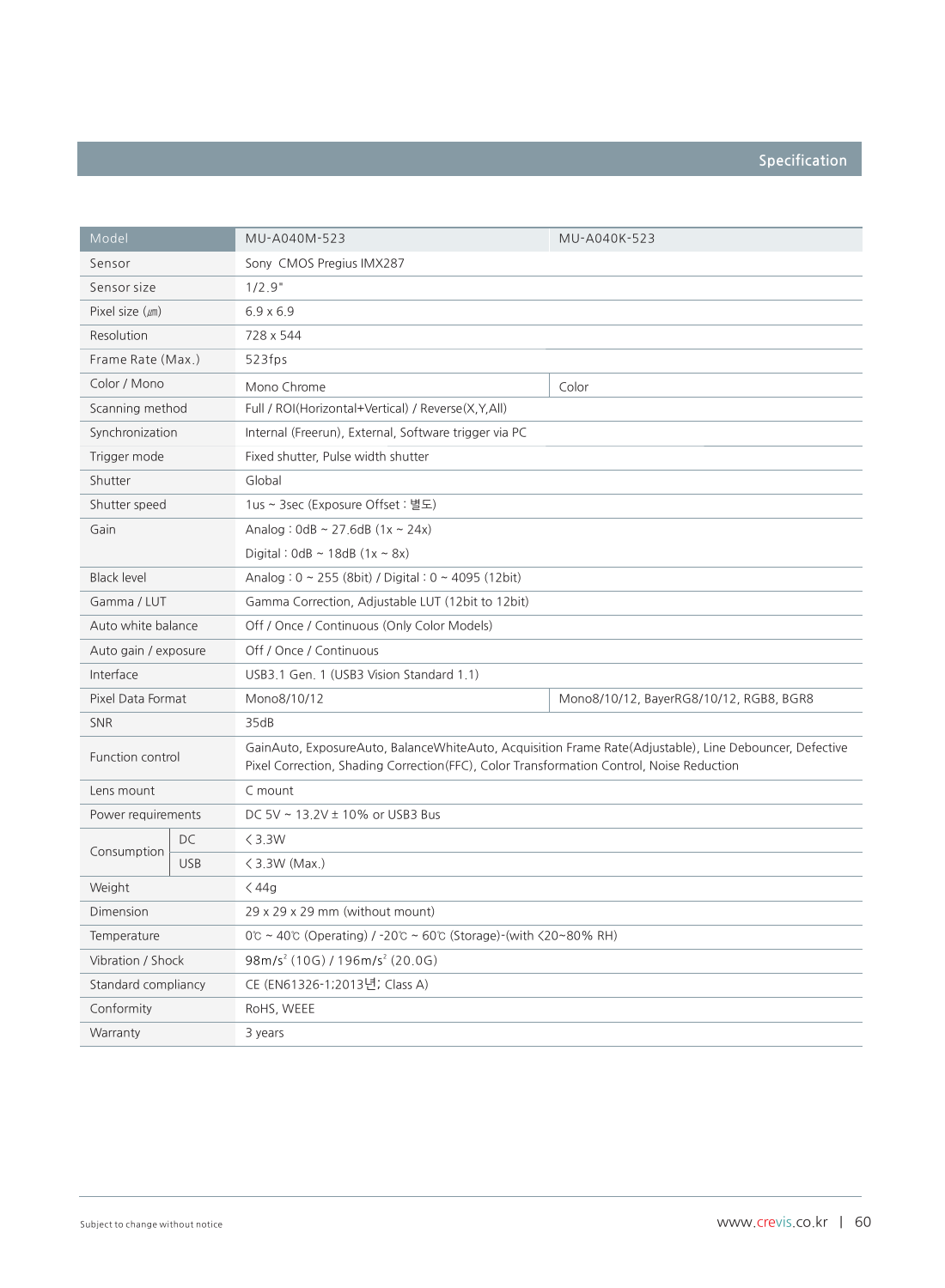| Model                |            | MU-A160M-226                                                                                                                                                                                         | MU-A160K-226                            |  |
|----------------------|------------|------------------------------------------------------------------------------------------------------------------------------------------------------------------------------------------------------|-----------------------------------------|--|
| Sensor               |            | Sony CMOS Pregius IMX273                                                                                                                                                                             |                                         |  |
| Sensor size          |            | 1/2.9"                                                                                                                                                                                               |                                         |  |
| Pixel size $(\mu m)$ |            | $3.45 \times 3.45$                                                                                                                                                                                   |                                         |  |
| Resolution           |            | 1456 x 1088                                                                                                                                                                                          |                                         |  |
| Frame Rate (Max.)    |            | 226fps                                                                                                                                                                                               |                                         |  |
| Color / Mono         |            | Mono Chrome                                                                                                                                                                                          | Color                                   |  |
| Scanning method      |            | Full / ROI(Horizontal+Vertical) / Reverse(X,Y,All) / Decimation(X,Y,All) / Binning (Only Mono Model)                                                                                                 |                                         |  |
| Synchronization      |            | Internal (Freerun), External, Software trigger via PC                                                                                                                                                |                                         |  |
| Trigger mode         |            | Fixed shutter, Pulse width shutter                                                                                                                                                                   |                                         |  |
| Shutter              |            | Global                                                                                                                                                                                               |                                         |  |
| Shutter speed        |            | 1us ~ 3sec (Exposure Offset : 별도)                                                                                                                                                                    |                                         |  |
| Gain                 |            | Analog: $0 dB \sim 27.6 dB (1x \sim 24x)$                                                                                                                                                            |                                         |  |
|                      |            | Digital: $0dB \sim 18dB$ (1x ~ 8x)                                                                                                                                                                   |                                         |  |
| <b>Black level</b>   |            | Analog: 0 ~ 255 (8bit) / Digital: 0 ~ 4095 (12bit)                                                                                                                                                   |                                         |  |
| Gamma / LUT          |            | Gamma Correction, Adjustable LUT (12bit to 12bit)                                                                                                                                                    |                                         |  |
| Auto white balance   |            | Off / Once / Continuous (Only Color Models)                                                                                                                                                          |                                         |  |
| Auto gain / exposure |            | Off / Once / Continuous                                                                                                                                                                              |                                         |  |
| Interface            |            | USB3.1 Gen. 1 (USB3 Vision Standard 1.1)                                                                                                                                                             |                                         |  |
| Pixel Data Format    |            | Mono8/10/12                                                                                                                                                                                          | Mono8/10/12, BayerRG8/10/12, RGB8, BGR8 |  |
| <b>SNR</b>           |            | 38dB                                                                                                                                                                                                 |                                         |  |
| Function control     |            | GainAuto, ExposureAuto, BalanceWhiteAuto, Acquisition Frame Rate(Adjustable), Line Debouncer, Defective<br>Pixel Correction, Shading Correction (FFC), Color Transformation Control, Noise Reduction |                                         |  |
| Lens mount           |            | C mount                                                                                                                                                                                              |                                         |  |
| Power requirements   |            | DC 5V ~ 13.2V ± 10% or USB3 Bus                                                                                                                                                                      |                                         |  |
|                      | DC         | $<$ 3.2W                                                                                                                                                                                             |                                         |  |
| Consumption          | <b>USB</b> | $\langle$ 3.7W (Max.)                                                                                                                                                                                |                                         |  |
| Weight               |            | $<$ 44g                                                                                                                                                                                              |                                         |  |
| Dimension            |            | 29 x 29 x 29 mm (without mount)                                                                                                                                                                      |                                         |  |
| Temperature          |            | $0^\circ$ ~ 40 $^\circ$ (Operating) / -20 $^\circ$ ~ 60 $^\circ$ (Storage)-(with $\langle 20 \sim 80\%$ RH)                                                                                          |                                         |  |
| Vibration / Shock    |            | $98m/s2$ (10G) / 196m/s <sup>2</sup> (20.0G)                                                                                                                                                         |                                         |  |
| Standard compliancy  |            | CE (EN61326-1;2013년; Class A)                                                                                                                                                                        |                                         |  |
| Conformity           |            | RoHS, WEEE                                                                                                                                                                                           |                                         |  |
| Warranty             |            | 3 years                                                                                                                                                                                              |                                         |  |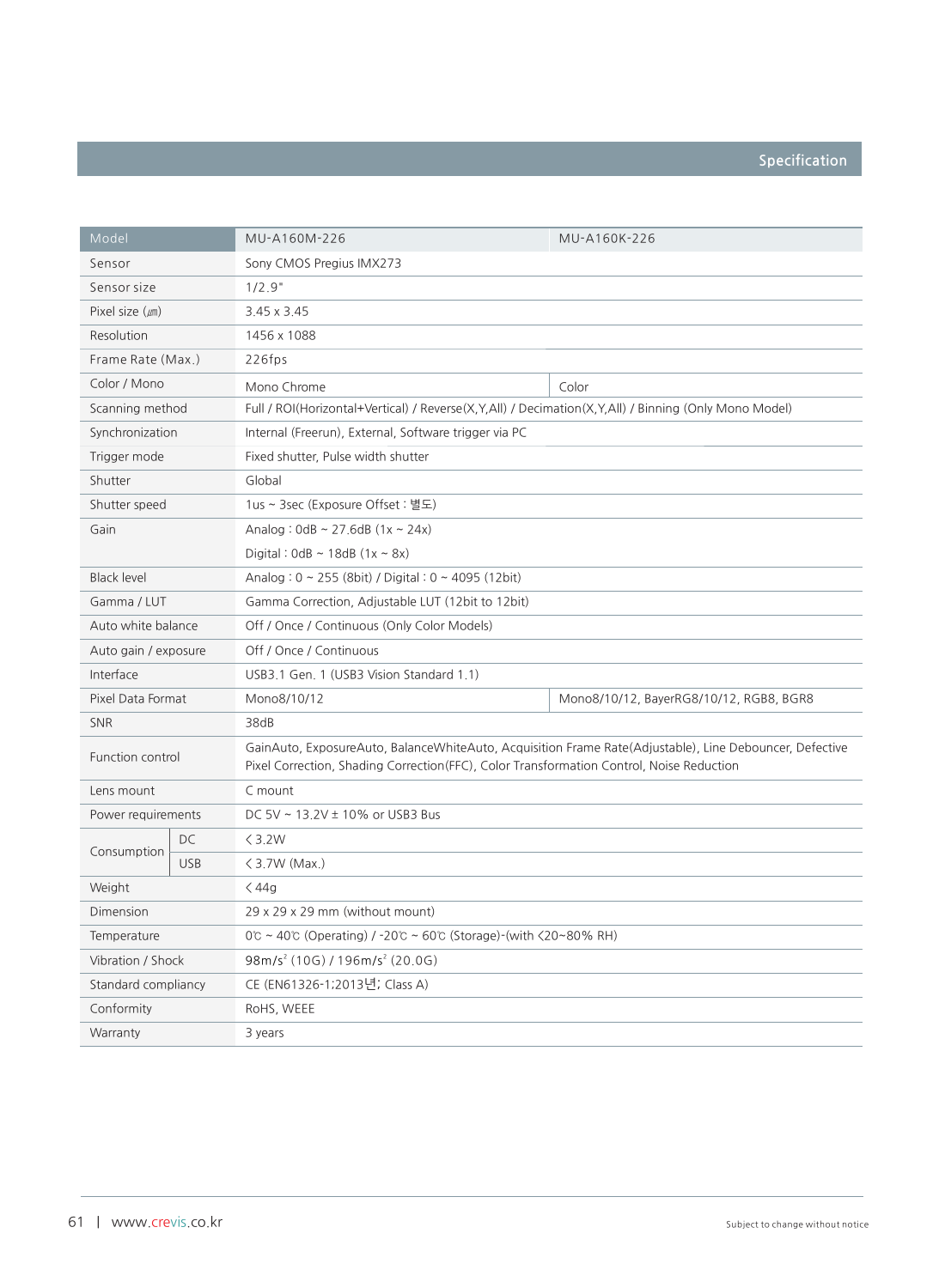| Model                |            | MU-A320M-118                                                                                                                                                                                         | MU-A320K-118                            |  |
|----------------------|------------|------------------------------------------------------------------------------------------------------------------------------------------------------------------------------------------------------|-----------------------------------------|--|
| Sensor               |            | Sony CMOS Pregius IMX252                                                                                                                                                                             |                                         |  |
| Sensor size          |            | 1/1.8"                                                                                                                                                                                               |                                         |  |
| Pixel size $(\mu m)$ |            | $3.45 \times 3.45$                                                                                                                                                                                   |                                         |  |
| Resolution           |            | 2064 x 1544                                                                                                                                                                                          |                                         |  |
| Frame Rate (Max.)    |            | 118fps                                                                                                                                                                                               |                                         |  |
| Color / Mono         |            | Mono Chrome                                                                                                                                                                                          | Color                                   |  |
| Scanning method      |            | Full / ROI(Horizontal+Vertical) / Reverse(X,Y,All) / Decimation(X,Y,All) / Binning (Only Mono Model)                                                                                                 |                                         |  |
| Synchronization      |            | Internal (Freerun), External, Software trigger via PC                                                                                                                                                |                                         |  |
| Trigger mode         |            | Fixed shutter, Pulse width shutter                                                                                                                                                                   |                                         |  |
| Shutter              |            | Global                                                                                                                                                                                               |                                         |  |
| Shutter speed        |            | 1us ~ 3sec (Exposure Offset : 별도)                                                                                                                                                                    |                                         |  |
| Gain                 |            | Analog: $0 dB \sim 27.6 dB (1x \sim 24x)$                                                                                                                                                            |                                         |  |
|                      |            | Digital: $0dB \sim 18dB (1x - 8x)$                                                                                                                                                                   |                                         |  |
| <b>Black level</b>   |            | Analog: 0 ~ 255 (8bit) / Digital: 0 ~ 4095 (12bit)                                                                                                                                                   |                                         |  |
| Gamma / LUT          |            | Gamma Correction, Adjustable LUT (12bit to 12bit)                                                                                                                                                    |                                         |  |
| Auto white balance   |            | Off / Once / Continuous (Only Color Models)                                                                                                                                                          |                                         |  |
| Auto gain / exposure |            | Off / Once / Continuous                                                                                                                                                                              |                                         |  |
| Interface            |            | USB3.1 Gen. 1 (USB3 Vision Standard 1.1)                                                                                                                                                             |                                         |  |
| Pixel Data Format    |            | Mono8/10/12                                                                                                                                                                                          | Mono8/10/12, BayerRG8/10/12, RGB8, BGR8 |  |
| <b>SNR</b>           |            | 36dB                                                                                                                                                                                                 |                                         |  |
| Function control     |            | GainAuto, ExposureAuto, BalanceWhiteAuto, Acquisition Frame Rate(Adjustable), Line Debouncer, Defective<br>Pixel Correction, Shading Correction (FFC), Color Transformation Control, Noise Reduction |                                         |  |
| Lens mount           |            | C mount                                                                                                                                                                                              |                                         |  |
| Power requirements   |            | DC 5V ~ 13,2V ± 10% or USB3 Bus                                                                                                                                                                      |                                         |  |
|                      | DC         | < 4.0W                                                                                                                                                                                               |                                         |  |
| Consumption          | <b>USB</b> | $\langle$ 4.7W (Max.)                                                                                                                                                                                |                                         |  |
| Weight               |            | $<$ 44g                                                                                                                                                                                              |                                         |  |
| Dimension            |            | 29 x 29 x 29 mm (without mount)                                                                                                                                                                      |                                         |  |
| Temperature          |            | 0 $\degree$ ~ 40 $\degree$ (Operating) / -20 $\degree$ ~ 60 $\degree$ (Storage)-(with $\degree$ 20~80% RH)                                                                                           |                                         |  |
| Vibration / Shock    |            | $98m/s2$ (10G) / 196m/s <sup>2</sup> (20.0G)                                                                                                                                                         |                                         |  |
| Standard compliancy  |            | CE (EN61326-1;2013년; Class A)                                                                                                                                                                        |                                         |  |
| Conformity           |            | RoHS, WEEE                                                                                                                                                                                           |                                         |  |
| Warranty             |            | 3 years                                                                                                                                                                                              |                                         |  |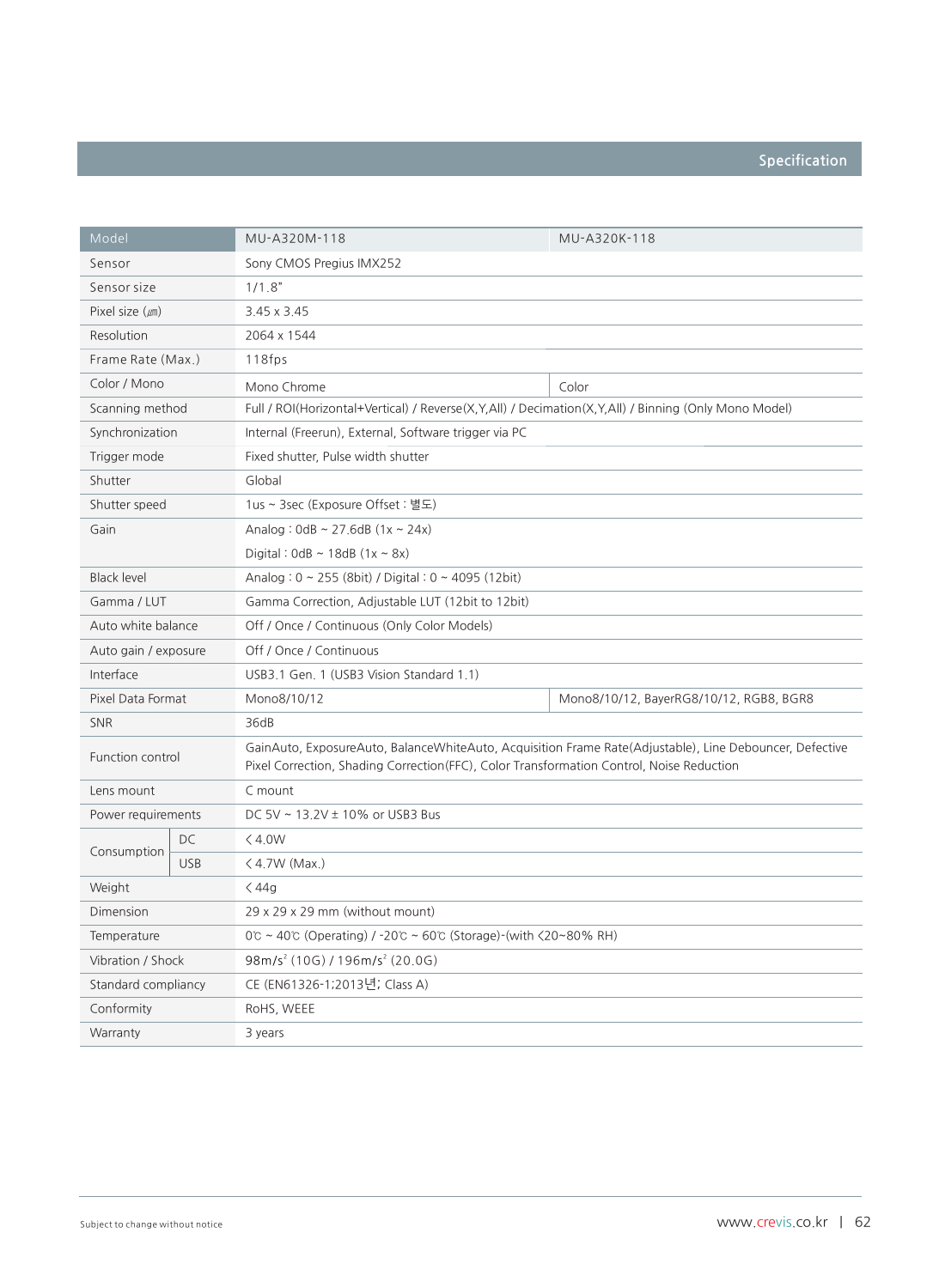| Model                |            | MU-A320M-55                                                                                                                                                                                          | MU-A320K-55                             |  |
|----------------------|------------|------------------------------------------------------------------------------------------------------------------------------------------------------------------------------------------------------|-----------------------------------------|--|
| Sensor               |            | Sony CMOS Pregius IMX265                                                                                                                                                                             |                                         |  |
| Sensor size          |            | 1/1.8"                                                                                                                                                                                               |                                         |  |
| Pixel size $(\mu m)$ |            | $3.45 \times 3.45$                                                                                                                                                                                   |                                         |  |
| Resolution           |            | 2064 x 1544                                                                                                                                                                                          |                                         |  |
| Frame Rate (Max.)    |            | 55fps                                                                                                                                                                                                |                                         |  |
| Color / Mono         |            | Mono Chrome                                                                                                                                                                                          | Color                                   |  |
| Scanning method      |            | Full / ROI(Horizontal+Vertical) / Reverse(X,Y,All) / Decimation(X,Y,All)                                                                                                                             |                                         |  |
| Synchronization      |            | Internal (Freerun), External, Software trigger via PC                                                                                                                                                |                                         |  |
| Trigger mode         |            | Fixed shutter, Pulse width shutter                                                                                                                                                                   |                                         |  |
| Shutter              |            | Global                                                                                                                                                                                               |                                         |  |
| Shutter speed        |            | 1us ~ 3sec (Exposure Offset : 별도)                                                                                                                                                                    |                                         |  |
| Gain                 |            | Analog: $0 dB \sim 27.6 dB (1x \sim 24x)$                                                                                                                                                            |                                         |  |
|                      |            | Digital: $0dB \sim 18dB (1x \sim 8x)$                                                                                                                                                                |                                         |  |
| <b>Black level</b>   |            | Analog: $0 \sim 255$ (8bit) / Digital: $0 \sim 4095$ (12bit)                                                                                                                                         |                                         |  |
| Gamma / LUT          |            | Gamma Correction, Adjustable LUT (12bit to 12bit)                                                                                                                                                    |                                         |  |
| Auto white balance   |            | Off / Once / Continuous (Only Color Models)                                                                                                                                                          |                                         |  |
| Auto gain / exposure |            | Off / Once / Continuous                                                                                                                                                                              |                                         |  |
| Interface            |            | USB3.1 Gen. 1 (USB3 Vision Standard 1.1)                                                                                                                                                             |                                         |  |
| Pixel Data Format    |            | Mono8/10/12                                                                                                                                                                                          | Mono8/10/12, BayerRG8/10/12, RGB8, BGR8 |  |
| <b>SNR</b>           |            | 39dB                                                                                                                                                                                                 |                                         |  |
| Function control     |            | GainAuto, ExposureAuto, BalanceWhiteAuto, Acquisition Frame Rate(Adjustable), Line Debouncer, Defective<br>Pixel Correction, Shading Correction (FFC), Color Transformation Control, Noise Reduction |                                         |  |
| Lens mount           |            | C mount                                                                                                                                                                                              |                                         |  |
| Power requirements   |            | DC 5V ~ 13.2V ± 10% or USB3 Bus                                                                                                                                                                      |                                         |  |
|                      | DC         | $<$ 3.1W                                                                                                                                                                                             |                                         |  |
| Consumption          | <b>USB</b> | $\langle$ 3.4W (Max.)                                                                                                                                                                                |                                         |  |
| Weight               |            | $\langle 44g$                                                                                                                                                                                        |                                         |  |
| Dimension            |            | 29 x 29 x 29 mm (without mount)                                                                                                                                                                      |                                         |  |
| Temperature          |            | $0^\circ$ ~ 40 $^\circ$ (Operating) / -20 $^\circ$ ~ 60 $^\circ$ (Storage)-(with $\langle 20 \sim 80\%$ RH)                                                                                          |                                         |  |
| Vibration / Shock    |            | $98m/s2$ (10G) / 196m/s <sup>2</sup> (20.0G)                                                                                                                                                         |                                         |  |
| Standard compliancy  |            | CE (EN61326-1;2013년; Class A)                                                                                                                                                                        |                                         |  |
| Conformity           |            | RoHS, WEEE                                                                                                                                                                                           |                                         |  |
| Warranty             |            | 3 years                                                                                                                                                                                              |                                         |  |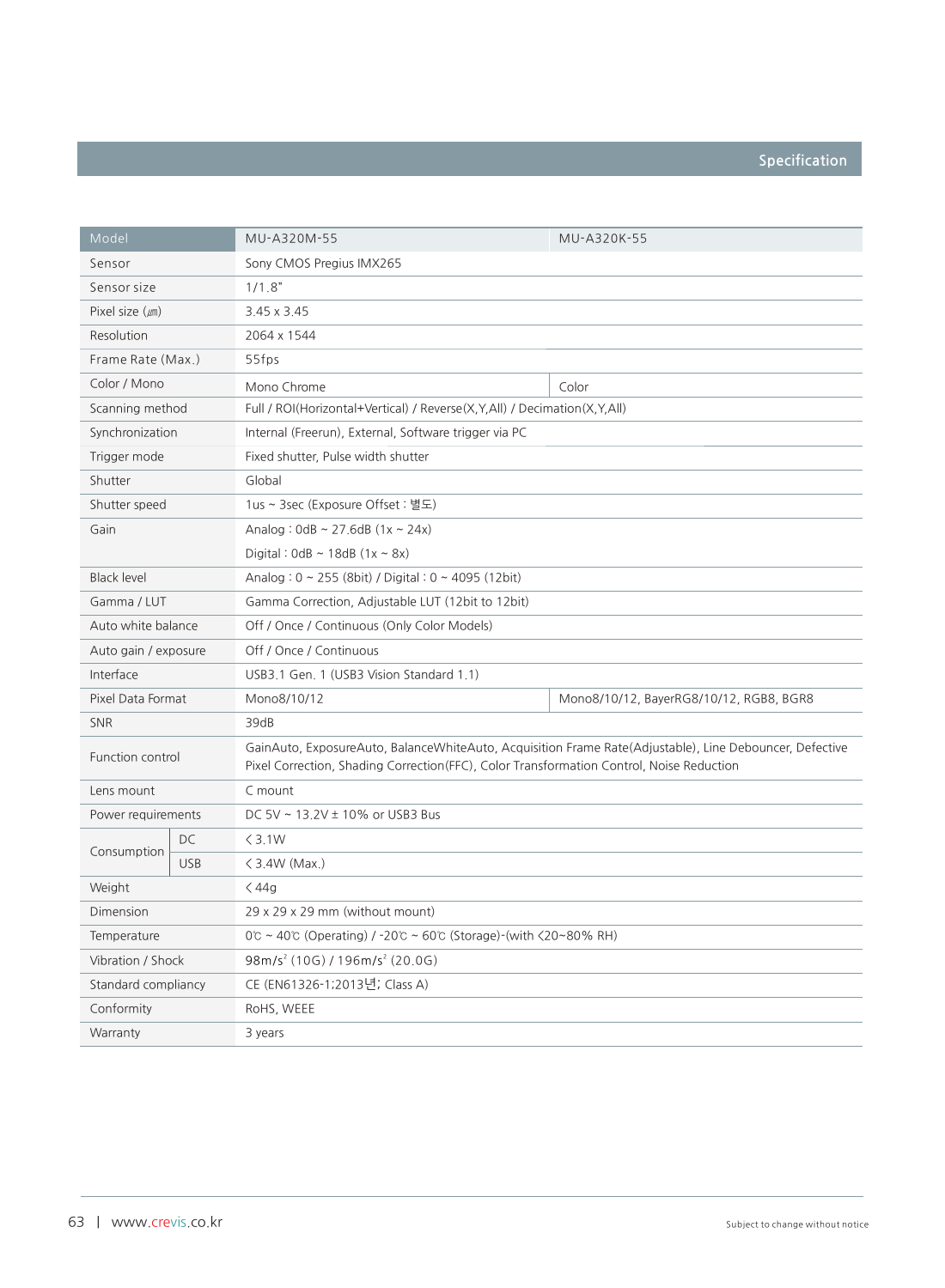| Model                |            | MU-A500M-35                                                                                                                                                                                          | MU-A500K-35                             |  |
|----------------------|------------|------------------------------------------------------------------------------------------------------------------------------------------------------------------------------------------------------|-----------------------------------------|--|
| Sensor               |            | Sony CMOS Pregius IMX264                                                                                                                                                                             |                                         |  |
| Sensor size          |            | 2/3"                                                                                                                                                                                                 |                                         |  |
| Pixel size $(\mu m)$ |            | 3.45 x 3.45                                                                                                                                                                                          |                                         |  |
| Resolution           |            | 2464 x 2056                                                                                                                                                                                          |                                         |  |
| Frame Rate (Max.)    |            | 35fps                                                                                                                                                                                                |                                         |  |
| Color / Mono         |            | Mono Chrome                                                                                                                                                                                          | Color                                   |  |
| Scanning method      |            | Full / ROI(Horizontal+Vertical) / Reverse(X,Y,All) / Decimation(X,Y,All)                                                                                                                             |                                         |  |
| Synchronization      |            | Internal (Freerun), External, Software trigger via PC                                                                                                                                                |                                         |  |
| Trigger mode         |            | Fixed shutter, Pulse width shutter                                                                                                                                                                   |                                         |  |
| Shutter              |            | Global                                                                                                                                                                                               |                                         |  |
| Shutter speed        |            | 1us ~ 3sec (Exposure Offset : 별도)                                                                                                                                                                    |                                         |  |
| Gain                 |            | Analog: $0dB \sim 27.6dB (1x \sim 24x)$                                                                                                                                                              |                                         |  |
|                      |            | Digital: $0dB \sim 18dB (1x - 8x)$                                                                                                                                                                   |                                         |  |
| <b>Black level</b>   |            | Analog: $0 \sim 255$ (8bit) / Digital: $0 \sim 4095$ (12bit)                                                                                                                                         |                                         |  |
| Gamma / LUT          |            | Gamma Correction, Adjustable LUT (12bit to 12bit)                                                                                                                                                    |                                         |  |
| Auto white balance   |            | Off / Once / Continuous (Only Color Models)                                                                                                                                                          |                                         |  |
| Auto gain / exposure |            | Off / Once / Continuous                                                                                                                                                                              |                                         |  |
| Interface            |            | USB3.1 Gen. 1 (USB3 Vision Standard 1.1)                                                                                                                                                             |                                         |  |
| Pixel Data Format    |            | Mono8/10/12                                                                                                                                                                                          | Mono8/10/12, BayerRG8/10/12, RGB8, BGR8 |  |
| <b>SNR</b>           |            | 38dB                                                                                                                                                                                                 |                                         |  |
| Function control     |            | GainAuto, ExposureAuto, BalanceWhiteAuto, Acquisition Frame Rate(Adjustable), Line Debouncer, Defective<br>Pixel Correction, Shading Correction (FFC), Color Transformation Control, Noise Reduction |                                         |  |
| Lens mount           |            | C mount                                                                                                                                                                                              |                                         |  |
| Power requirements   |            | DC 5V ~ 13.2V ± 10% or USB3 Bus                                                                                                                                                                      |                                         |  |
|                      | DC         | $<$ 3.2W                                                                                                                                                                                             |                                         |  |
| Consumption          | <b>USB</b> | $\langle$ 3.4W (Max.)                                                                                                                                                                                |                                         |  |
| Weight               |            | $<$ 44g                                                                                                                                                                                              |                                         |  |
| Dimension            |            | 29 x 29 x 29 mm (without mount)                                                                                                                                                                      |                                         |  |
| Temperature          |            | 0 $\degree$ ~ 40 $\degree$ (Operating) / -20 $\degree$ ~ 60 $\degree$ (Storage)-(with $\degree$ 20~80% RH)                                                                                           |                                         |  |
| Vibration / Shock    |            | $98m/s2$ (10G) / 196m/s <sup>2</sup> (20.0G)                                                                                                                                                         |                                         |  |
| Standard compliancy  |            | CE (EN61326-1;2013년; Class A)                                                                                                                                                                        |                                         |  |
| Conformity           |            | RoHS, WEEE                                                                                                                                                                                           |                                         |  |
| Warranty             |            | 3 years                                                                                                                                                                                              |                                         |  |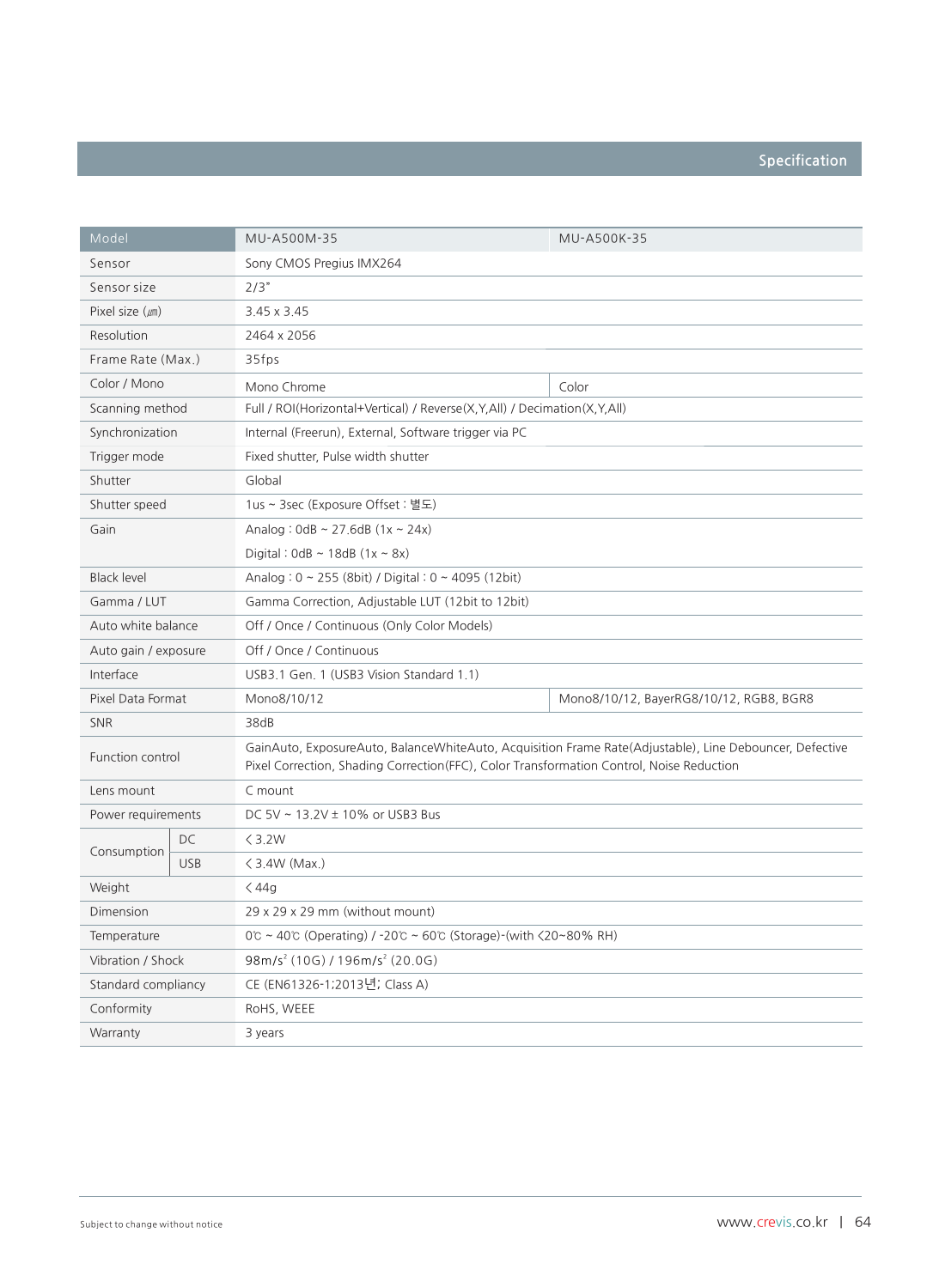| Model                |            | MU-A121M-23                                                                                                                                                                                          | MU-A121K-23                             |  |
|----------------------|------------|------------------------------------------------------------------------------------------------------------------------------------------------------------------------------------------------------|-----------------------------------------|--|
| Sensor               |            | Sony CMOS Pregius IMX304                                                                                                                                                                             |                                         |  |
| Sensor size          |            | 1.1"                                                                                                                                                                                                 |                                         |  |
| Pixel size $(\mu m)$ |            | 3.45 x 3.45                                                                                                                                                                                          |                                         |  |
| Resolution           |            | 4112 x 3008                                                                                                                                                                                          |                                         |  |
| Frame Rate (Max.)    |            | 23fps                                                                                                                                                                                                |                                         |  |
| Color / Mono         |            | Mono Chrome                                                                                                                                                                                          | Color                                   |  |
| Scanning method      |            | Full / ROI(Horizontal+Vertical) / Reverse(X,Y,All) / Decimation(X,Y,All)                                                                                                                             |                                         |  |
| Synchronization      |            | Internal (Freerun), External, Software trigger via PC                                                                                                                                                |                                         |  |
| Trigger mode         |            | Fixed shutter, Pulse width shutter                                                                                                                                                                   |                                         |  |
| Shutter              |            | Global                                                                                                                                                                                               |                                         |  |
| Shutter speed        |            | 1us ~ 3sec (Exposure Offset : 별도)                                                                                                                                                                    |                                         |  |
| Gain                 |            | Analog: $0 dB \sim 27.6 dB (1x \sim 24x)$                                                                                                                                                            |                                         |  |
|                      |            | Digital: $0dB \sim 18dB (1x \sim 8x)$                                                                                                                                                                |                                         |  |
| <b>Black level</b>   |            | Analog: $0 \sim 255$ (8bit) / Digital: $0 \sim 4095$ (12bit)                                                                                                                                         |                                         |  |
| Gamma / LUT          |            | Gamma Correction, Adjustable LUT (12bit to 12bit)                                                                                                                                                    |                                         |  |
| Auto white balance   |            | Off / Once / Continuous (Only Color Models)                                                                                                                                                          |                                         |  |
| Auto gain / exposure |            | Off / Once / Continuous                                                                                                                                                                              |                                         |  |
| Interface            |            | USB3.1 Gen. 1 (USB3 Vision Standard 1.1)                                                                                                                                                             |                                         |  |
| Pixel Data Format    |            | Mono8/10/12                                                                                                                                                                                          | Mono8/10/12, BayerRG8/10/12, RGB8, BGR8 |  |
| <b>SNR</b>           |            | 38dB                                                                                                                                                                                                 |                                         |  |
| Function control     |            | GainAuto, ExposureAuto, BalanceWhiteAuto, Acquisition Frame Rate(Adjustable), Line Debouncer, Defective<br>Pixel Correction, Shading Correction (FFC), Color Transformation Control, Noise Reduction |                                         |  |
| Lens mount           |            | C mount                                                                                                                                                                                              |                                         |  |
| Power requirements   |            | DC 5V ~ 13.2V ± 10% or USB3 Bus                                                                                                                                                                      |                                         |  |
|                      | DC         | $\leq$ 3.6W                                                                                                                                                                                          |                                         |  |
| Consumption          | <b>USB</b> | $\langle$ 3.9W (Max.)                                                                                                                                                                                |                                         |  |
| Weight               |            | $\langle 44g$                                                                                                                                                                                        |                                         |  |
| Dimension            |            | 29 x 29 x 29 mm (without mount)                                                                                                                                                                      |                                         |  |
| Temperature          |            | $0^\circ$ ~ 40 $^\circ$ (Operating) / -20 $^\circ$ ~ 60 $^\circ$ (Storage)-(with $\langle 20 \sim 80\%$ RH)                                                                                          |                                         |  |
| Vibration / Shock    |            | $98m/s2$ (10G) / 196m/s <sup>2</sup> (20.0G)                                                                                                                                                         |                                         |  |
| Standard compliancy  |            | CE (EN61326-1;2013년; Class A)                                                                                                                                                                        |                                         |  |
| Conformity           |            | RoHS, WEEE                                                                                                                                                                                           |                                         |  |
| Warranty             |            | 3 years                                                                                                                                                                                              |                                         |  |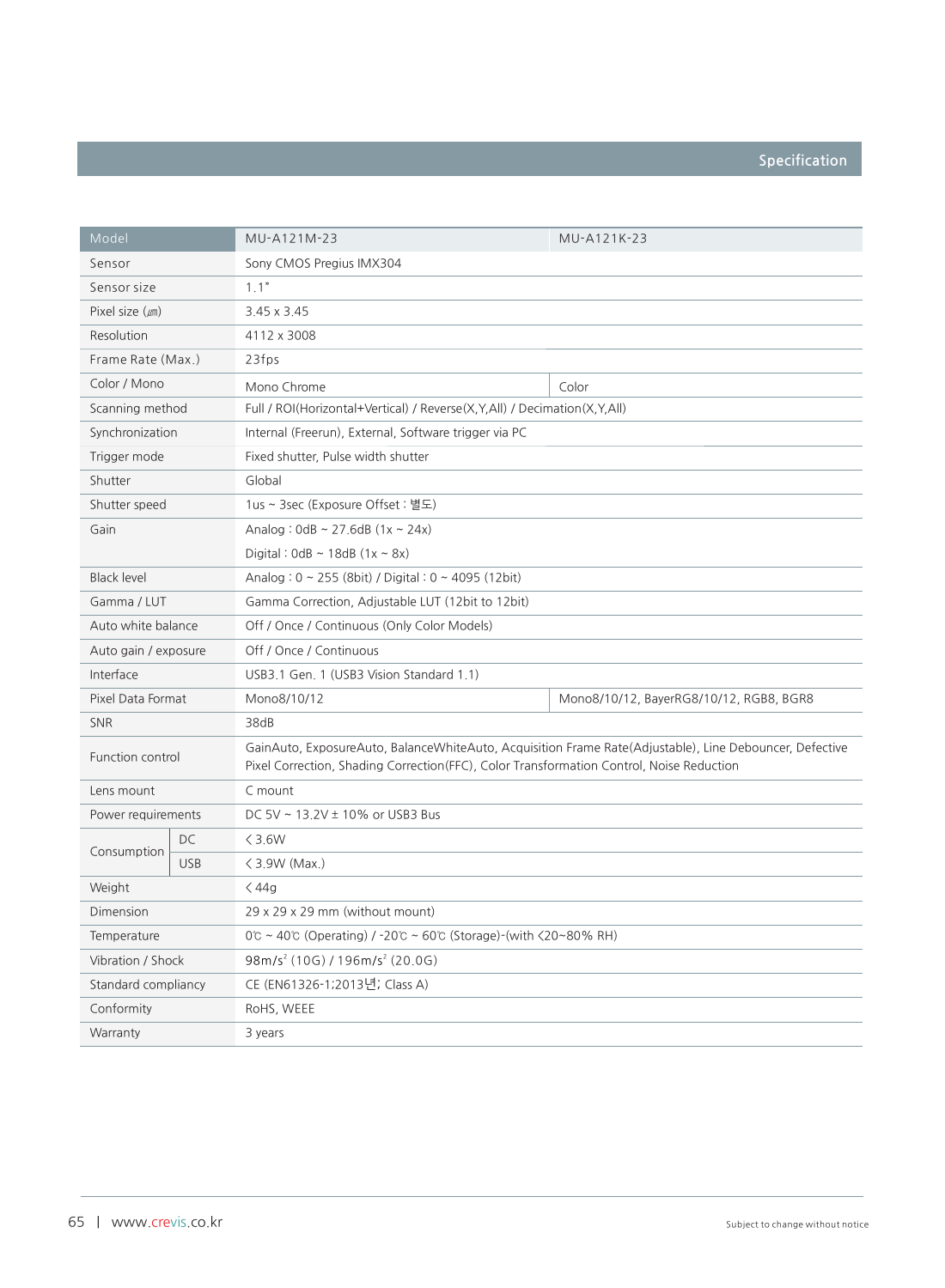| Model                |            | MU-A121R-31                                                                                                                                                                                          | MU-A121L-31                             |  |
|----------------------|------------|------------------------------------------------------------------------------------------------------------------------------------------------------------------------------------------------------|-----------------------------------------|--|
| Sensor               |            | Sony CMOS Starvis IMX226                                                                                                                                                                             |                                         |  |
| Sensor size          |            | 1/1.7"                                                                                                                                                                                               |                                         |  |
| Pixel size $(\mu m)$ |            | 1,85 x 1,85                                                                                                                                                                                          |                                         |  |
| Resolution           |            | 4072 x 3046                                                                                                                                                                                          |                                         |  |
| Frame Rate (Max.)    |            | 30fps                                                                                                                                                                                                |                                         |  |
| Color / Mono         |            | Mono Chrome                                                                                                                                                                                          | Color                                   |  |
| Scanning method      |            | Full / ROI(Horizontal+Vertical) / Reverse(X,Y,All)                                                                                                                                                   |                                         |  |
| Synchronization      |            | Internal (Freerun), External, Software trigger via PC                                                                                                                                                |                                         |  |
| Trigger mode         |            | Fixed shutter, Pulse width shutter                                                                                                                                                                   |                                         |  |
| Shutter              |            | Rolling, Global Reset                                                                                                                                                                                |                                         |  |
| Shutter speed        |            | $99us \sim 3sec$                                                                                                                                                                                     |                                         |  |
| Gain                 |            | Analog: $0 dB \sim 27.6dB (1x \sim 22.5x)$                                                                                                                                                           |                                         |  |
|                      |            | Digital: $0dB \sim 18dB (1x - 8x)$                                                                                                                                                                   |                                         |  |
| <b>Black level</b>   |            | Analog: $0 \sim 255$ (8bit) / Digital: $0 \sim 4095$ (12bit)                                                                                                                                         |                                         |  |
| Gamma / LUT          |            | Gamma Correction, Adjustable LUT (12bit to 12bit)                                                                                                                                                    |                                         |  |
| Auto white balance   |            | Off / Once / Continuous (Only Color Models)                                                                                                                                                          |                                         |  |
| Auto gain / exposure |            | Off / Once / Continuous                                                                                                                                                                              |                                         |  |
| Interface            |            | USB3.1 Gen. 1 (USB3 Vision Standard 1.1)                                                                                                                                                             |                                         |  |
| Pixel Data Format    |            | Mono8/10/12                                                                                                                                                                                          | Mono8/10/12, BayerRG8/10/12, RGB8, BGR8 |  |
| <b>SNR</b>           |            | 36dB                                                                                                                                                                                                 |                                         |  |
| Function control     |            | GainAuto, ExposureAuto, BalanceWhiteAuto, Acquisition Frame Rate(Adjustable), Line Debouncer, Defective<br>Pixel Correction, Shading Correction (FFC), Color Transformation Control, Noise Reduction |                                         |  |
| Lens mount           |            | C mount                                                                                                                                                                                              |                                         |  |
| Power requirements   |            | DC 5V ~ 13.2V ± 10% or USB3 Bus                                                                                                                                                                      |                                         |  |
|                      | DC         | $\leq$ 3.6W                                                                                                                                                                                          |                                         |  |
| Consumption          | <b>USB</b> | $\langle$ 3.8W (Max.)                                                                                                                                                                                |                                         |  |
| Weight               |            | $<$ 44g                                                                                                                                                                                              |                                         |  |
| Dimension            |            | 29 x 29 x 29 mm (without mount)                                                                                                                                                                      |                                         |  |
| Temperature          |            | $0^\circ$ ~ 40 $^\circ$ (Operating) / -20 $^\circ$ ~ 60 $^\circ$ (Storage)-(with $\langle 20 \sim 80\%$ RH)                                                                                          |                                         |  |
| Vibration / Shock    |            | $98m/s2$ (10G) / 196m/s <sup>2</sup> (20.0G)                                                                                                                                                         |                                         |  |
| Standard compliancy  |            | CE (EN61326-1;2013년; Class A)                                                                                                                                                                        |                                         |  |
| Conformity           |            | RoHS, WEEE                                                                                                                                                                                           |                                         |  |
| Warranty             |            | 3 years                                                                                                                                                                                              |                                         |  |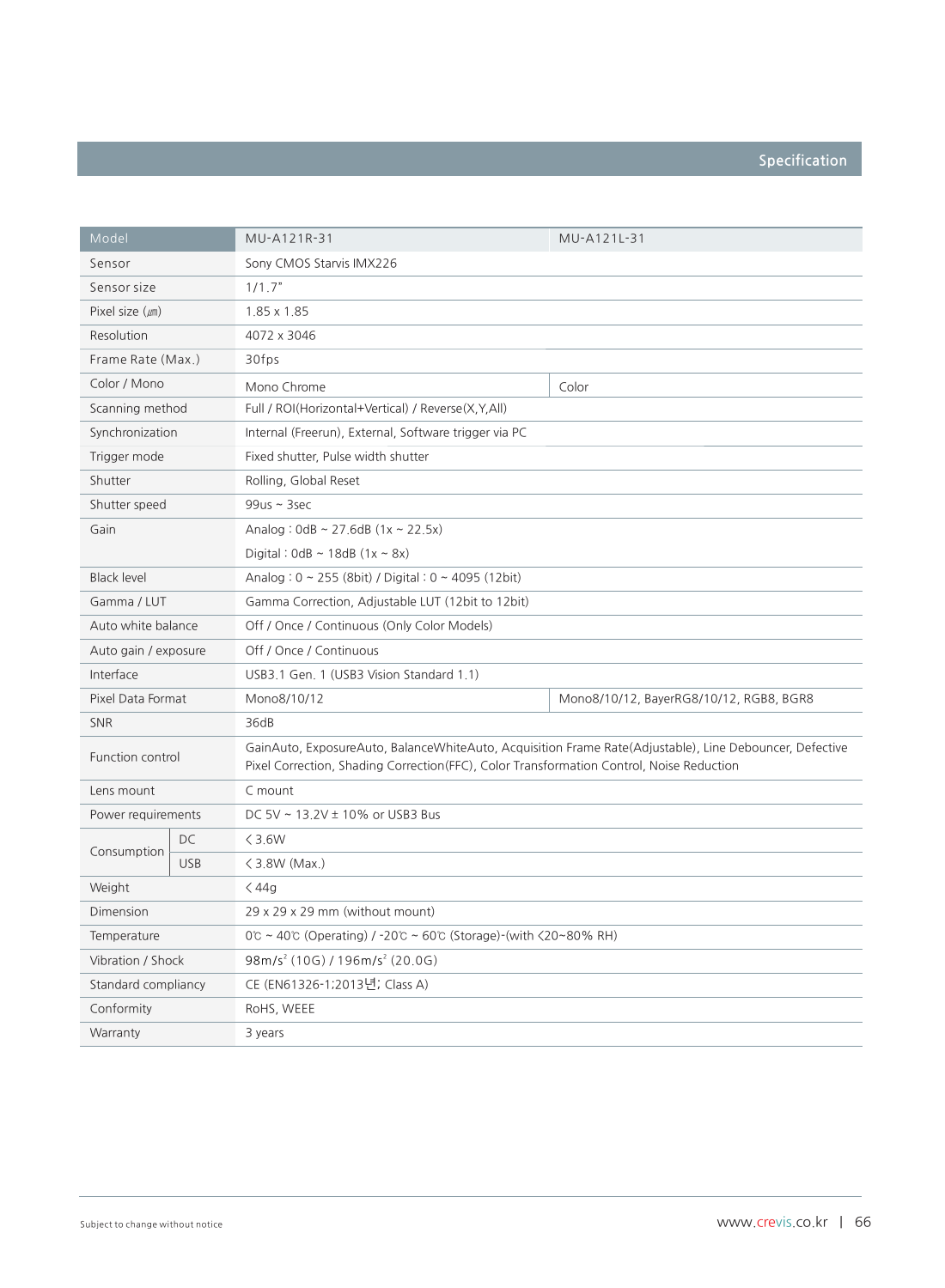| Model                |            | MU-A201R-18                                                                                                                                                                                         |
|----------------------|------------|-----------------------------------------------------------------------------------------------------------------------------------------------------------------------------------------------------|
| Sensor               |            | Sony CMOS Starvis IMX183                                                                                                                                                                            |
| Sensor size          |            | 1.0"                                                                                                                                                                                                |
| Pixel size $(\mu m)$ |            | $2.4 \times 2.4$                                                                                                                                                                                    |
| Resolution           |            | 5496 x 3672                                                                                                                                                                                         |
| Frame Rate (Max.)    |            | 18fps                                                                                                                                                                                               |
| Color / Mono         |            | Mono Chrome                                                                                                                                                                                         |
| Scanning method      |            | Full / ROI(Horizontal+Vertical) / Reverse(X,Y,All)                                                                                                                                                  |
| Synchronization      |            | Internal (Freerun), External, Software trigger via PC                                                                                                                                               |
| Trigger mode         |            | Fixed shutter, Pulse width shutter                                                                                                                                                                  |
| Shutter              |            | Rolling, Global Reset                                                                                                                                                                               |
| Shutter speed        |            | $141us - 3sec$                                                                                                                                                                                      |
| Gain                 |            | Analog: $0 dB \sim 27.6dB (1x \sim 22.5x)$                                                                                                                                                          |
|                      |            | Digital: $0dB \sim 18dB (1x - 8x)$                                                                                                                                                                  |
| <b>Black level</b>   |            | Analog: 0 ~ 255 (8bit) / Digital: 0 ~ 4095 (12bit)                                                                                                                                                  |
| Gamma / LUT          |            | Gamma Correction, Adjustable LUT (12bit to 12bit)                                                                                                                                                   |
| Auto white balance   |            | Off / Once / Continuous                                                                                                                                                                             |
| Auto gain / exposure |            | Off / Once / Continuous                                                                                                                                                                             |
| Interface            |            | USB3.1 Gen. 1 (USB3 Vision Standard 1.1)                                                                                                                                                            |
| Pixel Data Format    |            | Mono8/10/12                                                                                                                                                                                         |
| <b>SNR</b>           |            | 41dB                                                                                                                                                                                                |
| Function control     |            | GainAuto, ExposureAuto, BalanceWhiteAuto, Acquisition Frame Rate(Adjustable), Line Debouncer, Defective<br>Pixel Correction, Shading Correction(FFC), Color Transformation Control, Noise Reduction |
| Lens mount           |            | C mount                                                                                                                                                                                             |
| Power requirements   |            | DC 5V ~ 13.2V ± 10% or USB3 Bus                                                                                                                                                                     |
|                      | DC         | < 4.0W                                                                                                                                                                                              |
| Consumption          | <b>USB</b> | $\langle$ 4.0W (Max.)                                                                                                                                                                               |
| Weight               |            | $\langle 44g$                                                                                                                                                                                       |
| Dimension            |            | 29 x 29 x 29 mm (without mount)                                                                                                                                                                     |
| Temperature          |            | $0^\circ$ ~ 40 $^\circ$ (Operating) / -20 $^\circ$ ~ 60 $^\circ$ (Storage)-(with $\langle 20 \sim 80\%$ RH)                                                                                         |
| Vibration / Shock    |            | $98m/s2$ (10G) / 196m/s <sup>2</sup> (20.0G)                                                                                                                                                        |
| Standard compliancy  |            | CE (EN61326-1;2013년; Class A)                                                                                                                                                                       |
| Conformity           |            | RoHS, WEEE                                                                                                                                                                                          |
| Warranty             |            | 3 years                                                                                                                                                                                             |